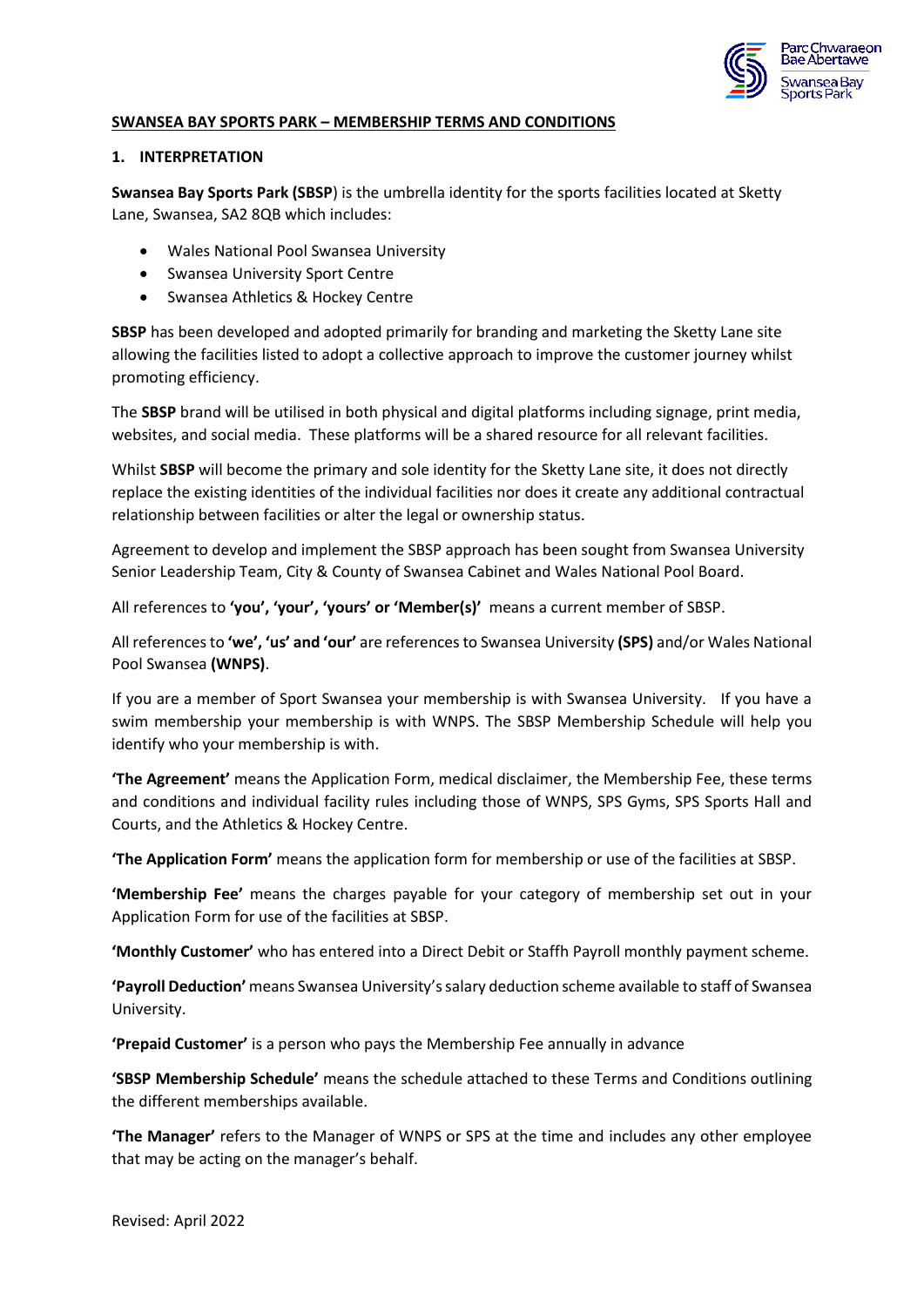

### 2. **COMMENCEMENT, INITIAL TERM AND CONTINUOUS MEMBERSHIP**

This Agreement shall commence on the date of joining following acceptance of your Application and shall continue in force for the initial term subject to earlier termination set out in these conditions. Membership paid by monthly payments shall automatically continue after the initial term until terminated in accordance with these conditions.

### **3. GENERAL MEMBERSHIPS**

- 3.1. The types of membership available at SBSP is listed in schedule 1 (SBSP Memberships).
- 3.2. Areas of the SBSP closes for Bank Holidays and exercises an ongoing maintenance and inspection programme, which may affect opening hours. Customers are not always permitted to use facilities when either WNPS or SPS are hosting major events. WNPS and SPS will give adequate notice of these events, and no extension of a membership term or monetary compensation will be made.
- 3.3. A SBSP membership card will be issued to you upon subscription, and will remain our property. If this agreement is terminated for any reason your membership card will be deactivated.
- 3.4. We reserve the right to reject any application for membership or renewal of membership.
- 3.5. Members must notify us of any changes to contact details.
- 3.6. We reserve the right to remove or refuse admission to any customer without stating any reason and reserve the right not to make any refund in such instances.

### **PROMOTIONAL MEMBERSHIP OFFERS**

3.7. We may run multiple promotional membership offers throughout the year. Each offer will have a limited time of validity that will be laid out in the SWANSEA BAY SPORT PARK MEMBERSHIP PROMOTIONS T&Cs. Upon purchase of the membership and for duration of the membership term, all Members shall be subject to the Terms & Conditions in this main document, which will be agreed to upon purchase of all SBSP memberships.

## **4. YOUR OBLIGATIONS**

- 4.1. The Member shall pay the Membership Fee. The method shall be agreed at the time of the Application and may include (but is not limited to): Prepaid Customer or Monthly Customer making payments in month instalments by Direct Debit or Payroll Deduction.
- 4.2. The Member shall comply fully with their obligations under the Agreement.
- 4.3. All equipment and facilities are to be used in accordance with all usage instructions. The equipment and facilities must not in any way be abused, and you must always conduct yourself in an orderly manner so as not to interfere with other customer's use or their enjoyment of the facilities. Gym users should seek advice from gym staff as and when required.
- 4.4. Where pre-booking is necessary please adhere to the [SBSP Booking Terms and Conditions.](https://www.swanseabaysportspark.wales/legal/)

## **5. CANCELLATION BY YOU OR US**

- 5.1. Prepaid customers will not receive a refund of the membership fee, in full or pro-rata if they wish to cancel the agreement early, ahead of the membership period outside of the initial 14 day cooling off period directly after the purchase.
- 5.2. Members who pay monthly through Direct Debit or Payroll Deduction are subject to a minimum initial term of 12-months. Following that 12-month period, any Members wishing to cancel can do so with 30 days written notice by the  $10<sup>th</sup>$  of each month.
- 5.3. Members are obligated to make the minimum number of Direct Debit or Payroll periods stated on their Application, with the first being paid on the  $1<sup>st</sup>$  payment date then every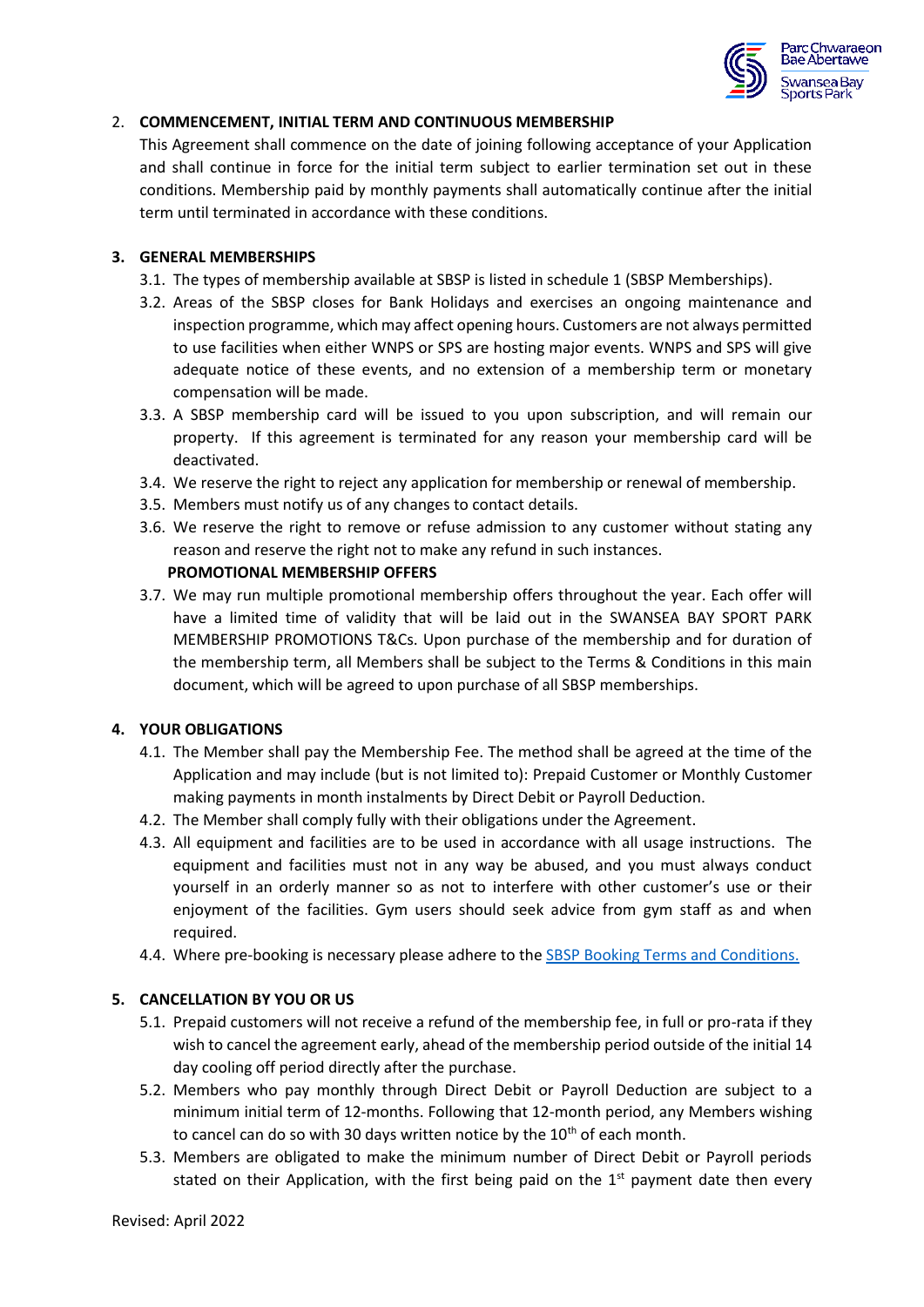

month thereafter. Payments are obligated to be made regardless of non-attendance unless otherwise stated or where the cancellation terms stated are met.

- 5.4. All other SBSP Memberships not referred to in clause 5.1 or 5.2 shall require 30 days' written notice to cancel by  $10^{th}$  of each month should a member wish to cancel their membership, subject to the initial term of such membership having already expired.
- 5.5. All memberships are subject to a 14-day cooling off period beginning the date of the initial agreement. Members are able to cancel all memberships during this period at a zero penalty. Notification of cancellation needs to either be writing or directly managed with the SBSP reception team.

## **6. TERMINATION BY US**

- 6.1. We may terminate your membership with 7 days written notice or immediately at our discretion, if:
	- 6.1.1. You are in serious breach of the agreement or have repeatedly committed minor breaches; or
	- 6.1.2. You fail to pay any amount due under the Agreement on the due date for payment; or
	- 6.1.3. You provide us with details which you know to be false when applying for membership and the false declaration would have reasonably affected our decision to grant your membership; or
	- 6.1.4. Your membership or membership card is misused; or
	- 6.1.5. You contravene the UK Bribery Act 2010 or the Equality Act 2010; or
	- 6.1.6. You are in breach of the three strike policy on booking cancellations; or
	- 6.1.7. You are in breach of SBSP facility etiquette.
- 6.2. If your membership isterminated for any of the reasons stated above, you will not be entitled to any repayment of the Membership Fee.

#### **7. FREEZING MEMBERSHIPS**

- 7.1. We may freeze your existing membership for an undisclosed amount of time due to situations out of our control when any of the facilities at SBSP have to close. Members will be given minimum 24 hours' notice on all freezes at which time Members will not be able to enter SBSP and will not be charged Membership Fees. All memberships will be unfrozen with a minimum 10 days notice to the Members and an exact date to when the first membership fee will be paid for Direct Debit and Payroll Deduction.
- 7.2. During this 10 days period Members are able to terminate their memberships with no penalty. If a Member chooses to cancel their membership outside of the identified 10-day notice period regular cancellation fees will apply, please refer to Section 5.
- 7.3. All Members will have the option to freeze their own memberships for up to three months (90 days) in a 12-month period. All requests must be made in writing with the specific duration, at the end of this duration membership will be unfrozen. The membership will not be subject to the 10-day no fee termination period as they have not been frozen by us.

## **8. LIABILITY**

- 8.1. All warranties, conditions and other terms implied by statue or common law, are to fullest extent permitted by law, excluded form theses terms and conditions.
- 8.2. Nothing in these terms and conditions limits or excludes our liability for death or personal injury resulting from our negligence or for any damage or liability you incur as a result of fraud or fraudulent misrepresentation.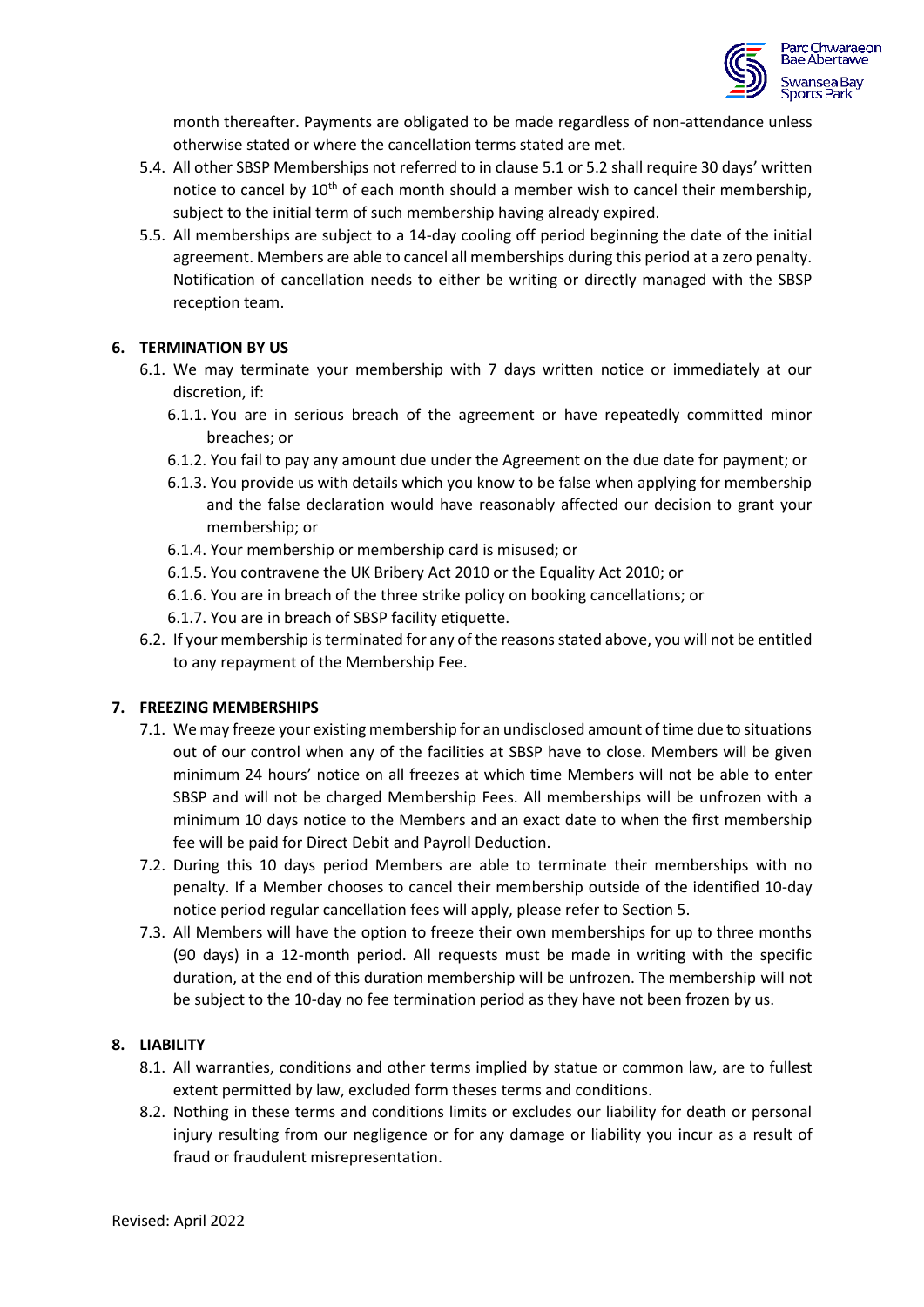

- 8.3. Our total liability in contract, tort (including negligence or breach of statutory duty), misrepresentation, restitution or otherwise arising in connection with the performance, or contemplated performance, of our obligations under these terms and conditions shall be limited to the Membership Fees that you have paid to us in the preceding 12 month period. We shall not be liable for any special, indirect, consequential or pure economic loss, costs, damages, charges or expenses.
- 8.4. You must secure personal belongings on your person or secure them in a locker provided by us. We will not be liable for any loss, damage or theft of any personal property brought onto the SBSP.

### **9. VARIATION OF TERMS**

- 9.1. We reserve the right to vary these terms and conditions, and any rules, at any time, to reflect changes in connection with the management and operation of SBSP. We will use reasonable efforts to give you notice before any changes take place by displaying an appropriate notice in the facilities at SBSP, unless the changes are due for health and safety reason or essential to safeguard our interests.
- 9.2. If you do not accept the proposed variations and can demonstrate to our reasonable satisfaction that the changes are materially prejudicial to you, you may cancel the Agreement. We will make an appropriate refund of the Membership Fee for the unexpired period of the agreement for Prepaid Customers. Your right to terminate does not apply if the changes have been imposed on us by legislation, government or local authority regulation or any other competent body.

#### **10. PERSONAL INFORMATION**

- 10.1. We collect and process your Application information, and any other personal information you provide to us, so that we can provide you with our services and handle your requests.
- 10.2. The personal information you supply us is collected and processed for monitoring and analysing our business, marketing and for communication purposes in connection with both our own products and services and those of other companies. Communication with you may be by e-mail or mail.
- 10.3. Personal information may also be disclosed to agents or third parties engaged by us or other members of other companies in marketing and communication activities if have indicated this preference on your membership form. Please refer to the [SBSP Privacy Policy](https://www.swanseabaysportspark.wales/legal/) for details.
- 10.4. You are entitled to a copy of the information we hold on you, and to have any inaccuracies corrected, by writing to us.

#### **11. GENERAL POINTS**

- 11.1. If we transfer any of our rights and liabilities under this agreement, we will notify you.
- 11.2. If there is a change in the personal details, you have provided to us, you must write to inform us. Failure to notify us of a change of address, any communications will be deemed to have been received by you 5 days after posting by us.
- 11.3. SBSP and its car park are no smoking facilities.
- 11.4. In the event of any disagreement in the interpretation of the SBSP rules, our decision is final. By signing up to the membership you agree to abide by these terms and conditions and all rules of use.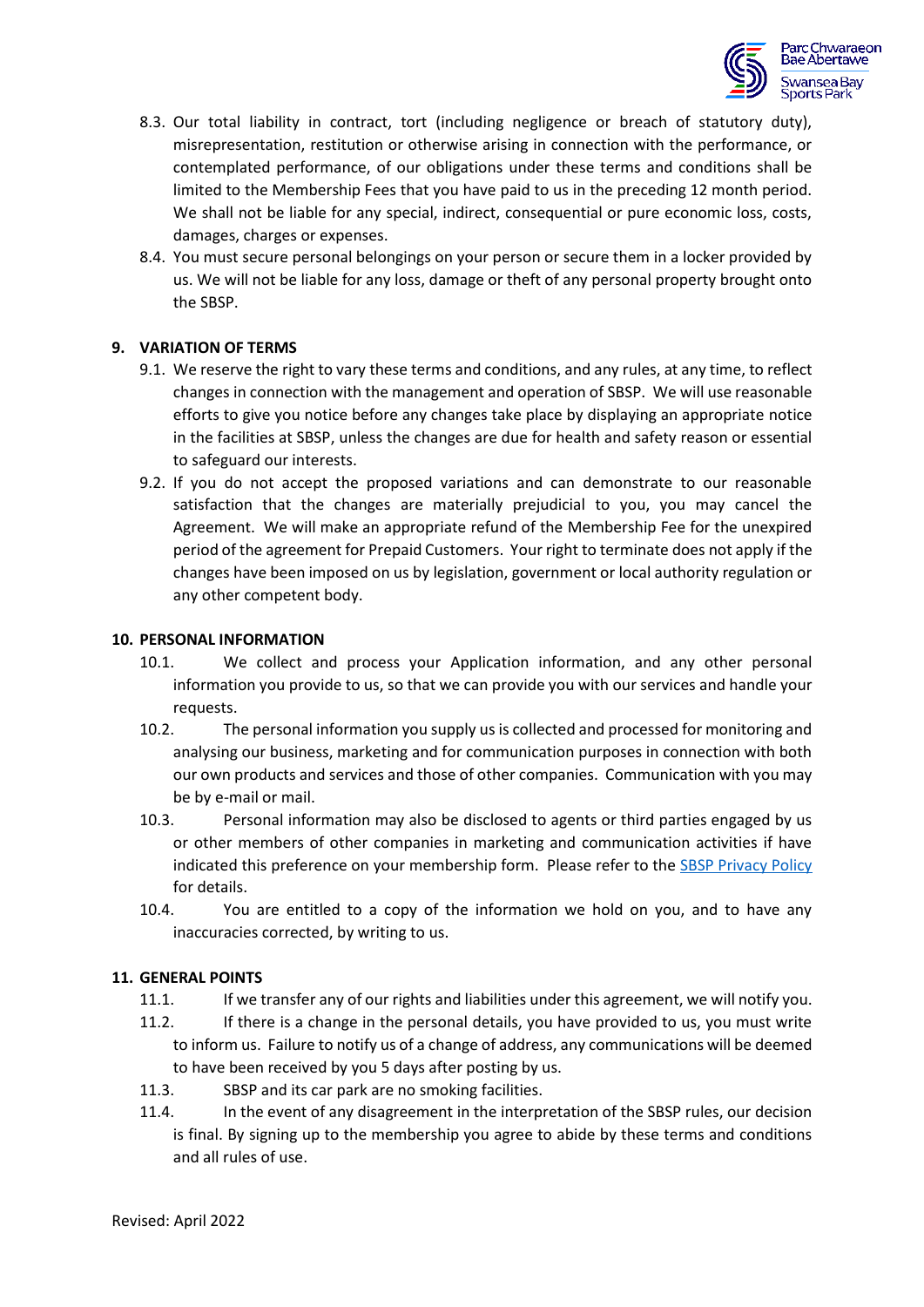

- 11.5. Booking and admissions are subject to the full Booking Policy. For session bookings all members are subject to our formal customer procedure, SBSP has a three strike policy due to lack of cancellations or breach of notice period, and not adhering to facility guidance as sign posted. Each strike will be submitted to Members in writing with the third including the possibility membership termination.
- 11.6. Any disputes or concerns shall be addressed in accordance with ou[r Complaints Policy.](https://www.swanseabaysportspark.wales/legal/)
- 11.7. We may take action against you in accordance with ou[r Exclusion Policy.](https://www.swanseabaysportspark.wales/legal/)
- 11.8. In addition:
	- a) Dangerous or noxious article or substance must not be brought into the facility
	- b) If suffering from any infection or contagious disease you must not enter the swimming pool or changing village areas
	- c) Fouling or polluting the swimming pool water is not permitted
	- d) Consumption of food or drink in SBSP, which has not been purchased at the site, is not permitted, apart from essential hydration and Sports Nutrition.
	- e) Prior permission must be obtained from the manager if you wish to take photographs or video recordings
	- f) All belongings must be kept in SBSP lockers unless otherwise notified.
	- g) All terms and conditions of use of SBSP apply to your membership for the duration failure to comply with the terms and conditions of one party resulting in exclusion will be deemed a breach at the other.
	- h) The Sport Swansea membership, is non-transferrable. Only the person named on the membership application is entitled to use the membership.
	- i) Individual rules apply for all individual facilities for the health and safety of all users and staff. These must be adhered to at all times.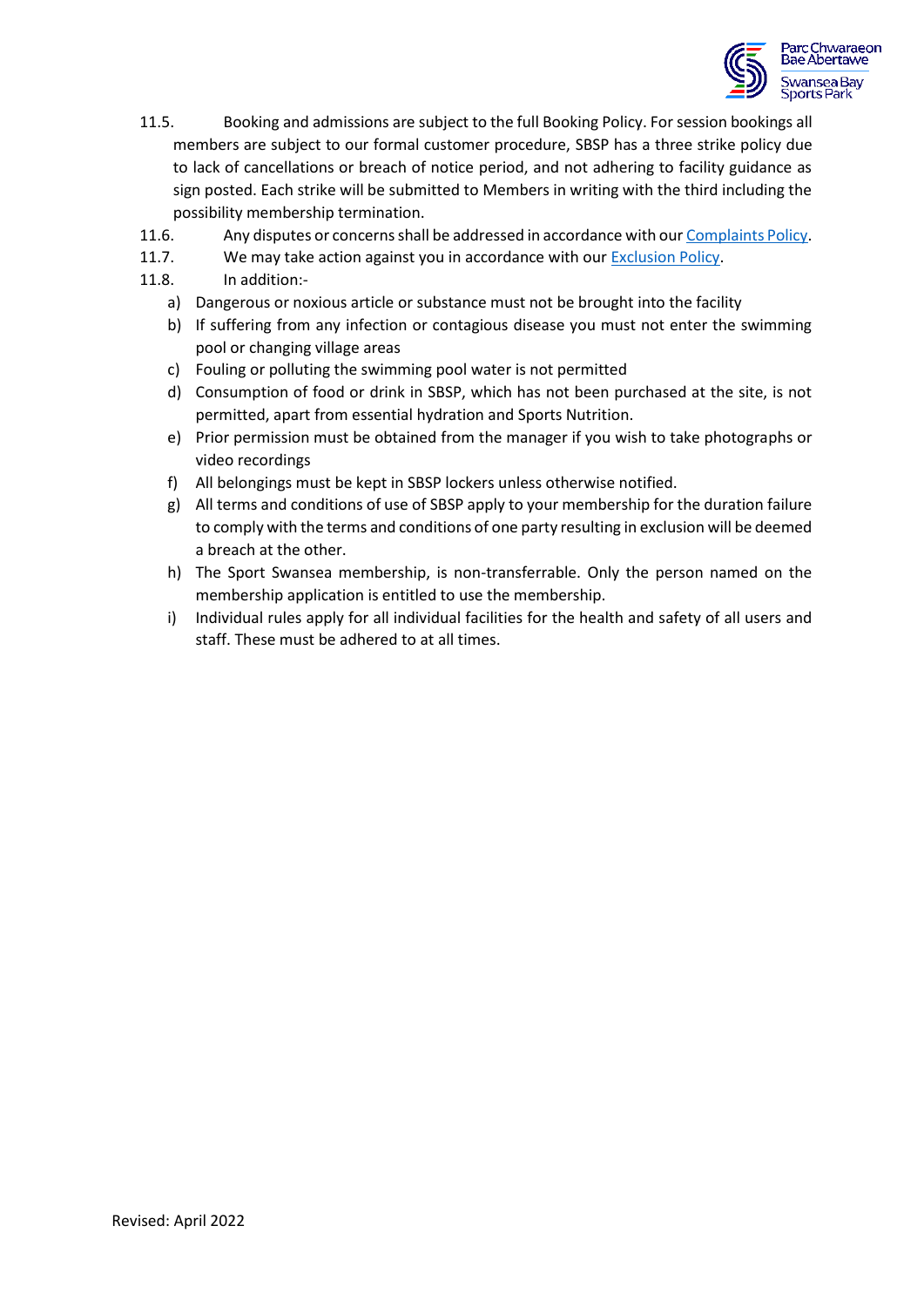

# Public Gym & Class DD **Swansea University (Sport Swansea)** Public Pool Plus Flex **Joint (SU, WNPS)** Public Pool Plus DD **Joint (SU, WNPS)** Public Gym & Class Annual **Swansea University (Sport Swansea)** Public Pool Plus Annual **Joint (SU, WNPS)** Passport to Leisure Flex DD **Swansea University (Sport Swansea)** Passport to Leisure Gym DD **Swansea University (Sport Swansea)** Passport to Leisure Pool Plus Felix **Joint (SU, WNPS)** Passport to Leisure Pool Plus DD **Joint (SU, WNPS)** Concession Gym & Class Flex DD **Swansea University (Sport Swansea)** Concession Gym & Class DD **Swansea University (Sport Swansea)** Concession Pool Plus Flex DD **Joint (SU , WNPS)** Concession Gym Pool Plus DD **Joint (SU , WNPS)** Concession Gym & Class Annual **Swansea University (Sport Swansea)** Concession Pool Plus Annual **Joint (SU , WNPS)** Student Gym & Class 1 Mth **Swansea University (Sport Swansea)** Student Gym & Class Semester 1 **Swansea University (Sport Swansea)** Student Gym & Class Semester 2 **Swansea University (Sport Swansea)** Student Gym & Class Annual **Swansea University (Sport Swansea)** Student Pool Plus 1 Month **Joint (SU, WNPS)** Student Pool Plus Semester 1 **Joint (SU , WNPS)** Student Pool Plus Semester 2 **Joint (SU , WNPS)** Student Pool Plus Annual **Joint (SU, WNPS)** Student Gym & Class Double Semester **Swansea University (Sport Swansea)** Student Pool Plus Double Semester **Julie 19th Student (SU, WNPS)** Student Gym & Class 2 Month **Swansea University (Sport Swansea)** Student Pool Plus 2 Month **Joint (SU , WNPS)** Swansea University Staff Monthly Salary Deduction Gym & Class **Swansea University (Sport Swansea)** Swansea University Staff Monthly Salary Deduction Pool Plus **Joint (SU , WNPS)** Passport to Leisure Gym & Class Annual **Swansea University (Sport Swansea)** Passport to Leisure Pool Plus Annual **Joint (SU , WNPS)** 60+ Silver Swim DD **Wales National Pool Swansea**  Student Swim Flex DD **Wales National Pool Swansea** Student Swim DD **Wales National Pool Swansea** Public Swim Flex DD **Wales National Pool Swansea** Public Swim DD **Wales National Pool Swansea** Passport to Leisure Swim Flex DD **Wales National Pool Swansea** Passport to Leisure Swm DD **Wales National Pool Swansea** Concession Swim Flex DD **Wales National Pool Swansea**

#### **Schedule 1 - SBSP Memberships**